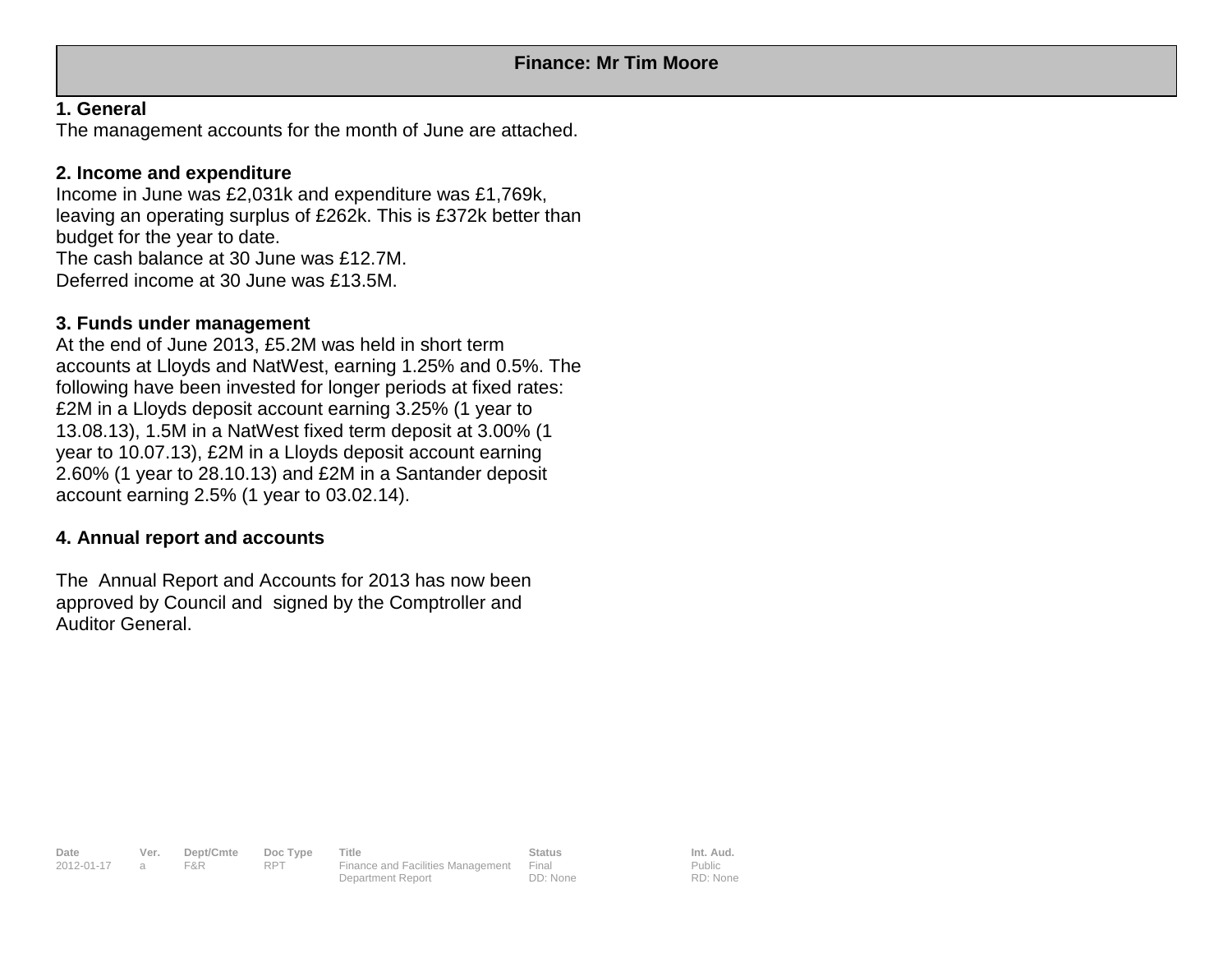# **Management Accounts**

Tim Moore, Director of Finance 31 May 2013 to Executive Management Team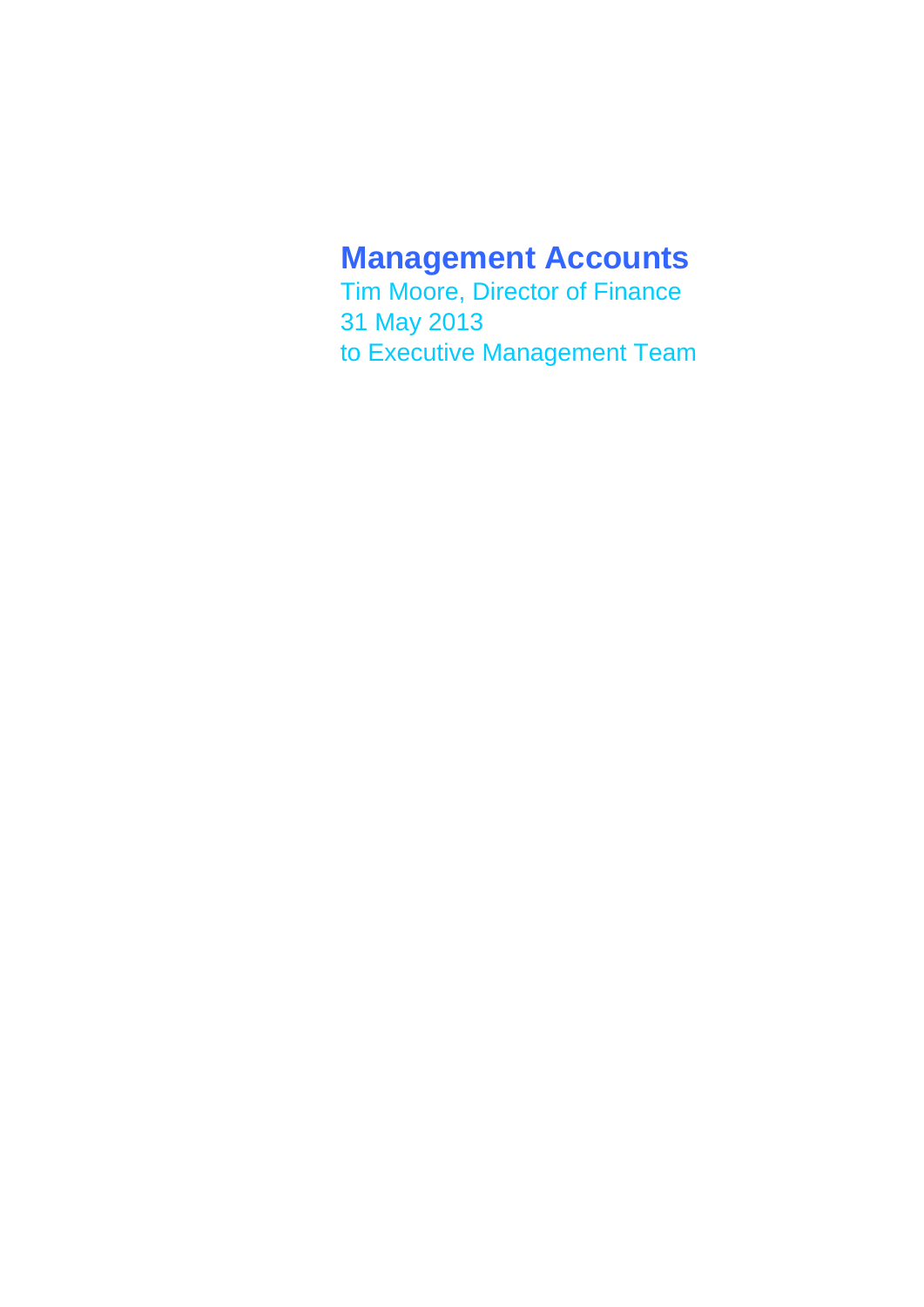#### **Index Management Accounts June 2013**

| Income and expenditure          | 1            |
|---------------------------------|--------------|
| Statement of financial position | $\mathbf{2}$ |
| <b>Capex and projects</b>       | 3            |
| <b>Cash flow</b>                | 4            |
| Cash flow graph                 | 5            |
| <b>I&amp;E</b> graphs           | 6            |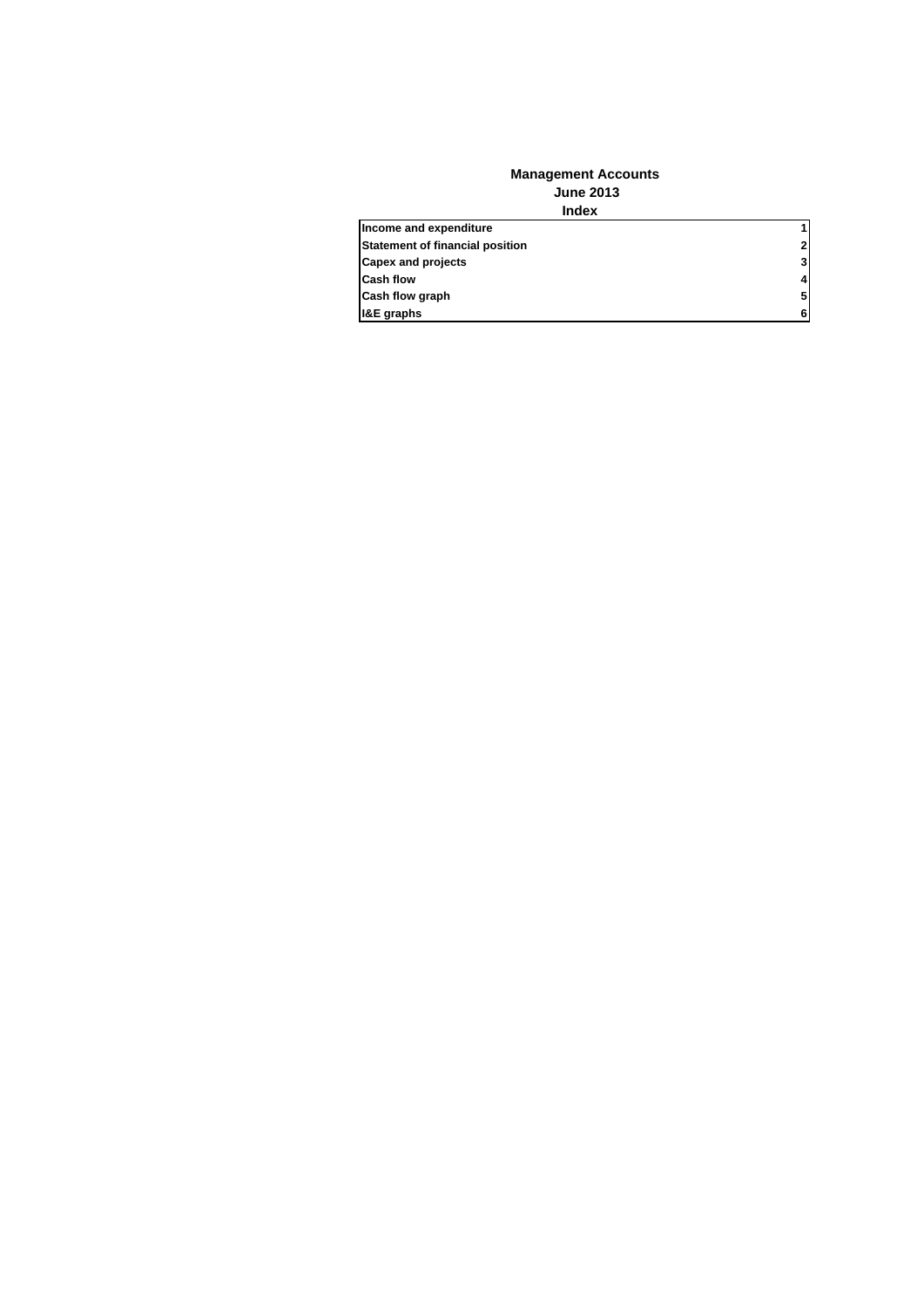### **Income and Expenditure**

**Accounting Period Period 3 13‐14 Cost Centre Name All Cost Centres Department Name All Departments**

|                                     |           |              |                   |              | % Variance |
|-------------------------------------|-----------|--------------|-------------------|--------------|------------|
|                                     | Movement  | Movement YTD | <b>Budget YTD</b> | Variance YTD | <b>YTD</b> |
|                                     |           |              |                   |              |            |
| <b>Graduate Registration fees</b>   | 86,259    | 254,464      | 88,866            | (165, 599)   | $-186%$    |
| <b>Readmission fees</b>             | 18,745    | 48,075       | 77,498            | 29,423       | 38%        |
| Renewal fees                        | 1,808,450 | 5,416,188    | 5,561,453         | 145,265      | 3%         |
| International scrutiny fees         | 71,180    | 227,840      | 128,384           | (99, 456)    | $-77%$     |
| Grandparenting fees                 | 420       | 420          | 0                 | (420)        |            |
| UK scrutiny fees                    | 44,308    | 100,541      | 239,633           | 139,092      | 58%        |
| <b>Registration Income</b>          | 2,029,362 | 6,047,529    | 6,095,834         | 48,306       | 1%         |
| Cheque/credit card write offs       | 1,693     | 1,564        | $\Omega$          | (1, 564)     |            |
| <b>Total Income</b>                 | 2,031,056 | 6,049,093    | 6,095,834         | 46,741       | 1%         |
| Chair                               | 8,591     | 19,156       | 18,957            | (199)        | $-1%$      |
| <b>Chief Executive</b>              | 25,061    | 96,138       | 93,936            | (2, 202)     | $-2%$      |
| Committee                           | $\Omega$  | 282          | 29,178            | 28,896       | 99%        |
| Council                             | 12,704    | 30,553       | 18,569            | (11, 984)    | $-65%$     |
| Communications                      | 71,634    | 238,103      | 294,670           | 56,567       | 19%        |
| Depreciation                        | 55,795    | 167,721      | 170,670           | 2,949        | 2%         |
| Education                           | 58,003    | 248,876      | 288,106           | 39,230       | 14%        |
| <b>Facilities Management</b>        | 118,107   | 399,239      | 363,263           | (35, 976)    | $-10%$     |
| Finance                             | 58,433    | 174,432      | 185,727           | 11,294       | 6%         |
| <b>Fitness to Practise</b>          | 861,782   | 2,566,026    | 3,259,833         | 693,807      | 21%        |
| Human Resources                     | 28,662    | 95,080       | 142,065           | 46,985       | 33%        |
| <b>Human Recources Partners</b>     | 47,414    | 93,377       | 131,589           | 38,212       | 29%        |
| <b>IT Department</b>                | 102,941   | 313,582      | 353,835           | 40,254       | 11%        |
| <b>Major Projects</b>               | 7,602     | 53,167       | 73,171            | 20,004       | 27%        |
| <b>Operations Office</b>            | 45,316    | 138,772      | 180,330           | 41,558       | 23%        |
| Policy                              | 37,901    | 89,913       | 99,952            | 10,039       | 10%        |
| Registration                        | 206,323   | 543,637      | 538,868           | (4,769)      | $-1%$      |
| Secretariat                         | 22,783    | 67,708       | 70,982            | 3,273        | 5%         |
| <b>Operating expenditure</b>        | 1,769,053 | 5,335,765    | 6,313,701         | 977,937      | 15%        |
| <b>Operating Surplus/(Deficit)</b>  | 262,003   | 713,328      | (217, 867)        | (931, 195)   | 427%       |
| Payroll costs for secondment to DOH | 0         | 6,244        | $\overline{0}$    | (6, 244)     |            |
| Investment Income                   | 17,974    | 53,165       | $\Omega$          | (53, 165)    |            |
| Total surplus/(deficit)             | 279,977   | 760,249      | (217, 867)        | (978, 116)   | 449%       |
|                                     |           |              |                   |              |            |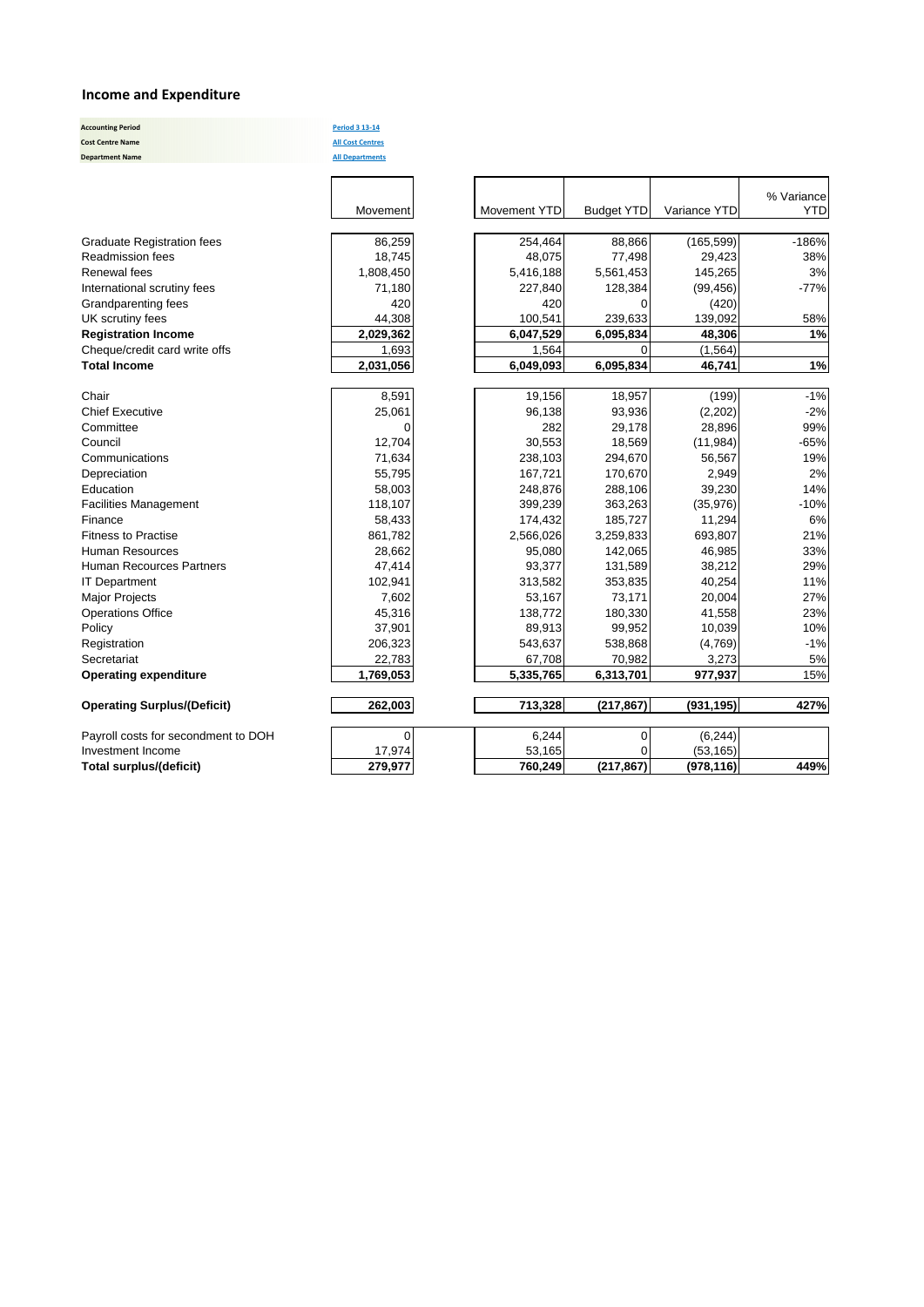| <b>Commentary for Core Departments</b>       |                      |                      |                   |      |                                                                                                                          |
|----------------------------------------------|----------------------|----------------------|-------------------|------|--------------------------------------------------------------------------------------------------------------------------|
| Income & Expenditure YTD June 2013.          |                      |                      |                   |      |                                                                                                                          |
|                                              |                      |                      |                   |      |                                                                                                                          |
| <b>Income</b>                                |                      |                      |                   |      |                                                                                                                          |
| <b>Department</b>                            | Movement             | <b>Budget YTD</b>    | Variance          | %    | <b>Comments</b>                                                                                                          |
| <b>Total Income</b>                          | <b>YTD</b>           |                      |                   |      |                                                                                                                          |
|                                              | 6,049,093            | 6,095,834            | 46,741            |      | (0.01) Minor variance, income in line with budget.                                                                       |
| Expenditure                                  |                      |                      |                   |      |                                                                                                                          |
| <b>Department</b>                            | Movement             | <b>Budget YTD</b>    | Variance          | %    | <b>Comments on key variances</b>                                                                                         |
|                                              | <b>YTD</b>           |                      |                   |      |                                                                                                                          |
| Chair<br><b>Chief Executive</b>              | 19,156<br>96,138     | 18,957<br>93,936     | (199)<br>(2, 202) |      | (0.01) Phasing on fares & subsistence.<br>(0.02) (£4k) overspend on branded stationery for staff away day.               |
|                                              |                      |                      |                   |      | (£6.4k) EMT training                                                                                                     |
|                                              |                      |                      |                   |      | £4k Phasing on travel & subsistence and payroll                                                                          |
|                                              |                      |                      |                   |      | (£5k) Legal advice.                                                                                                      |
| Committee                                    | 30,835               | 47,747               | 16,912            |      | 0.35 Savings on committee cost.                                                                                          |
| <b>Communications</b>                        | 238,103              | 294,670              | 56,567            |      | 0.19 £5.5k payroll, staff vacancies                                                                                      |
|                                              |                      |                      |                   |      | <b>£2.6k</b> Travel & Subsistence, phasing differences                                                                   |
|                                              |                      |                      |                   |      | <b>£5.6k</b> Phasing on office service                                                                                   |
|                                              |                      |                      |                   |      | <b>£24.3k</b> Phasing across communication cost.                                                                         |
| Depreciation                                 | 167,721              | 170,670              | 2,949             |      | 0.02 Minor Variance                                                                                                      |
| <b>Education</b>                             | 248,876              | 288,106              | 39,230            |      | 0.14 £13k Savings on staff seconded to projects & 1 vacant Executive Officer role<br>£2k Phasing on Travel & Subsistence |
|                                              |                      |                      |                   |      | <b>£1k</b> Phasing office services                                                                                       |
|                                              |                      |                      |                   |      | (£1k) Partners                                                                                                           |
|                                              |                      |                      |                   |      | (£2k) Training booked earlier than expected.                                                                             |
| <b>Facilities Management</b>                 | 399,239              | 363,263              | (35, 976)         |      | $(0.10)$ <b>£5.4k,</b> 1 additional FTE included in budget from 1 April (post being covered by security                  |
|                                              |                      |                      |                   |      | staff)                                                                                                                   |
|                                              |                      |                      |                   |      | £3.4 phasing office services.<br>£7.6k Utilities                                                                         |
|                                              |                      |                      |                   |      | <b>£21.5k</b> Building refurbishment                                                                                     |
|                                              |                      |                      |                   |      | £18.3k Refund on Business rates                                                                                          |
|                                              |                      |                      |                   |      | £5.8k Cleaning contractors.                                                                                              |
|                                              |                      |                      |                   |      | (£14.4k) Phasing on property Stannary street                                                                             |
|                                              |                      |                      |                   |      | (£80.9k) repairs & maintenance to 186 Kennington Park Road<br>(£6k) Security cover 186 Kennington Park Road.             |
|                                              |                      |                      |                   |      | 0.06 Minor Variance.                                                                                                     |
| <b>Finance</b><br><b>Fitness to Practise</b> | 174,432<br>2,566,026 | 185,727<br>3,259,833 | 11,294<br>693,807 |      | 0.21 <b>£264k</b> Partners: Lower case numbers in April than budgeted for, this has picked up in                         |
|                                              |                      |                      |                   |      | May and is expected to even out by the end of the second quarter of the financial year.                                  |
|                                              |                      |                      |                   |      | £43.6k Payroll, to be used in the financial year to cover maternity cost.                                                |
|                                              |                      |                      |                   |      | £76k professional fees covering legal advice and expenses, due to phasing.                                               |
|                                              |                      |                      |                   |      | £30k permanent savings on Legal Insurance.                                                                               |
|                                              |                      |                      |                   |      | £51k phasing on training.                                                                                                |
| <b>Human Resources</b>                       | 95,080               | 142,065              | 46,985            |      | 0.33 £13.4k phasing staff recruitment                                                                                    |
|                                              |                      |                      |                   |      | £2.5k payroll contingency phasing                                                                                        |
|                                              |                      |                      |                   |      | £6.2k professional fees                                                                                                  |
|                                              |                      |                      |                   |      | <b>£9.2k</b> organisational training, slow start to first few months of financial year.                                  |
| <b>Human Recources Partners</b>              | 93,377               | 131,589              | 38,212            |      | 0.29 Lower than budgeted recruitment and training cost of partners. Expected to even out                                 |
|                                              | 313,582              | 353,835              | 40,254            |      | in June.<br>0.11 <b>£5.2k</b> Delays in recruitment of staff budgeted to commence from 1 April.                          |
| <b>IT Department</b>                         |                      |                      |                   |      | £17.5k computer cost (savings on managed web internet services due to project work                                       |
|                                              |                      |                      |                   |      | in areas such as Education Build and remedial testing of web, unpredictable phasing to                                   |
|                                              |                      |                      |                   |      | be revisited at 6 months reforecast).                                                                                    |
|                                              |                      |                      |                   |      | (£8.5k) small project cost on fibre cable joining Stannary street to 184 Kennington Park                                 |
|                                              |                      |                      |                   |      | Road.                                                                                                                    |
| <b>Major Projects</b>                        | 53,167               | 73,171               | 20,004            |      | (£3k) Training, phasing variance.<br>0.27 Minor Variance.                                                                |
| <b>Operations Office</b>                     | 138,772              | 180,330              | 41,558            |      | 0.23 £16.5k payroll, 2 vacancies (Personal Assistant and Business Analyst).                                              |
|                                              |                      |                      |                   |      | £8k ISO 27001 Security. Phasing of budget, expenditure expected in June.                                                 |
|                                              |                      |                      |                   |      | £8.5k Subscription, phasing of budget.                                                                                   |
| Policy                                       | 89,913               | 99,952               | 10,039            |      | 0.10 £6.3k Permanent savings on salary due to secondment to DOH on one member of                                         |
|                                              |                      |                      |                   |      | staff.                                                                                                                   |
|                                              |                      |                      |                   |      | £2.2k Travel & subsistence phasing of budget.                                                                            |
|                                              |                      |                      |                   |      | £2.9k phasing office service<br><b>£3k</b> phasing on legal and departmental cost.                                       |
| Registration                                 | 543,637              | 538,868              | (4, 769)          |      | (0.01) Minor Variance.                                                                                                   |
| Secretariat                                  | 67,708               | 70,982               | 3,273             |      | 0.05 Minor Variance.                                                                                                     |
| <b>Operating expenditure</b>                 | 5,335,765            | 6,313,701            | 977,937           | 0.15 |                                                                                                                          |
|                                              |                      |                      |                   |      |                                                                                                                          |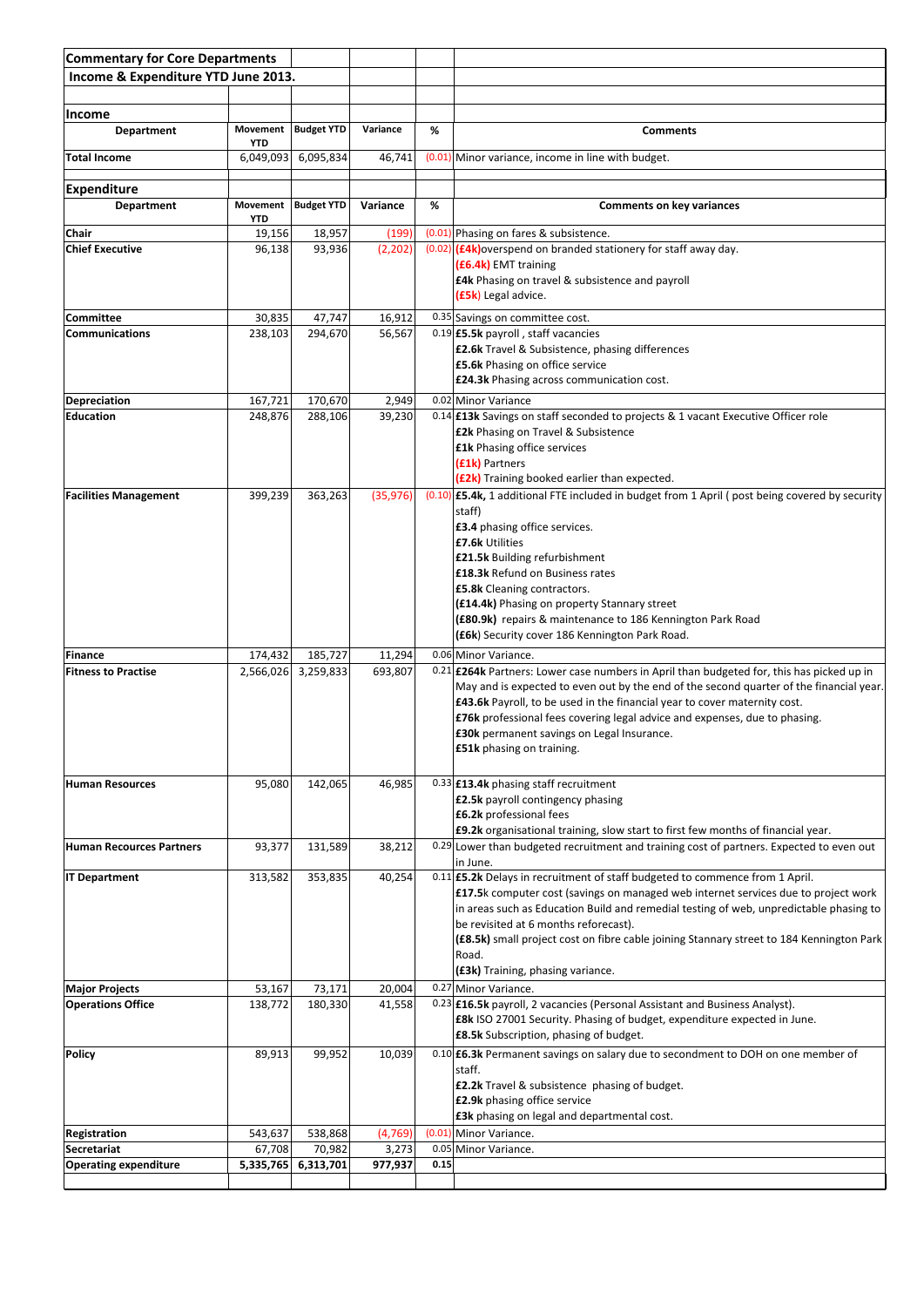# **Statement of Financial Position**

| Period 3 13-14<br><b>Prior Year</b><br><b>Balance To</b><br>Close<br><b>Balance</b><br><b>Non-Current Assets</b><br>3,997,500<br>3,196,590<br>Land & buildings, at cost or valuation<br>Land & Buildings Depreciation<br>(7,000)<br>(0)<br>3,196,590<br>3,990,499<br>321,872<br>321,871<br>Computer Equipment, at cost<br>(256, 603)<br><b>Computer equipment Depreciation</b><br>(247, 291)<br>74,580<br>65,268<br>245,798<br>Office furniture and equipment, at cost<br>298,863<br><b>Office Equipment Deprecation</b><br>(189, 779)<br>(179,275)<br>109,084<br>66,524<br>4,809,308<br>Intangible assets<br>4,731,600<br>Intangible Deprecation<br>(3,654,293)<br>(3,513,389)<br>1,155,014<br>1,218,211<br><b>Total Non-current Assets</b><br>5,319,866<br>4,555,905<br><b>Current Assets</b><br>715,140<br>Other current assets<br>542,581<br>Cash & Cash Equivalents<br>12,750,296<br>15,583,979<br>13,465,436<br>16,126,560<br><b>Total Assets</b><br>18,785,302<br>20,682,465<br><b>Current Liabilites</b><br>954,302<br>702,302<br>Trade and other payables<br><b>Other Liabilites</b><br>1,553,322<br>1,423,848<br>Deferred Income<br>16, 137, 527<br>13,479,657<br>15,735,280<br>18,515,677<br><b>Total Assets Less Liabilities</b><br>1,050,022<br>2,166,788<br>General fund b/fwd<br>(1,920,740)<br>(2, 166, 788)<br><b>This Periods Profit/Loss</b><br>(760, 249)<br>(7,649)<br><b>Grant Income</b><br>(122, 908)<br>(238, 399)<br>General fund c/fwd<br>(3,050,022)<br>(2, 166, 788)<br>Rev Res - Land & Building<br>0<br>0 | <b>Account by Category</b>   | <b>All Categories</b> |   |
|------------------------------------------------------------------------------------------------------------------------------------------------------------------------------------------------------------------------------------------------------------------------------------------------------------------------------------------------------------------------------------------------------------------------------------------------------------------------------------------------------------------------------------------------------------------------------------------------------------------------------------------------------------------------------------------------------------------------------------------------------------------------------------------------------------------------------------------------------------------------------------------------------------------------------------------------------------------------------------------------------------------------------------------------------------------------------------------------------------------------------------------------------------------------------------------------------------------------------------------------------------------------------------------------------------------------------------------------------------------------------------------------------------------------------------------------------------------------------------------------------------------------------------------|------------------------------|-----------------------|---|
|                                                                                                                                                                                                                                                                                                                                                                                                                                                                                                                                                                                                                                                                                                                                                                                                                                                                                                                                                                                                                                                                                                                                                                                                                                                                                                                                                                                                                                                                                                                                          | <b>Accounting Period</b>     |                       |   |
|                                                                                                                                                                                                                                                                                                                                                                                                                                                                                                                                                                                                                                                                                                                                                                                                                                                                                                                                                                                                                                                                                                                                                                                                                                                                                                                                                                                                                                                                                                                                          |                              |                       |   |
|                                                                                                                                                                                                                                                                                                                                                                                                                                                                                                                                                                                                                                                                                                                                                                                                                                                                                                                                                                                                                                                                                                                                                                                                                                                                                                                                                                                                                                                                                                                                          |                              |                       |   |
|                                                                                                                                                                                                                                                                                                                                                                                                                                                                                                                                                                                                                                                                                                                                                                                                                                                                                                                                                                                                                                                                                                                                                                                                                                                                                                                                                                                                                                                                                                                                          |                              |                       |   |
|                                                                                                                                                                                                                                                                                                                                                                                                                                                                                                                                                                                                                                                                                                                                                                                                                                                                                                                                                                                                                                                                                                                                                                                                                                                                                                                                                                                                                                                                                                                                          |                              |                       |   |
|                                                                                                                                                                                                                                                                                                                                                                                                                                                                                                                                                                                                                                                                                                                                                                                                                                                                                                                                                                                                                                                                                                                                                                                                                                                                                                                                                                                                                                                                                                                                          |                              |                       |   |
|                                                                                                                                                                                                                                                                                                                                                                                                                                                                                                                                                                                                                                                                                                                                                                                                                                                                                                                                                                                                                                                                                                                                                                                                                                                                                                                                                                                                                                                                                                                                          |                              |                       |   |
|                                                                                                                                                                                                                                                                                                                                                                                                                                                                                                                                                                                                                                                                                                                                                                                                                                                                                                                                                                                                                                                                                                                                                                                                                                                                                                                                                                                                                                                                                                                                          |                              |                       |   |
|                                                                                                                                                                                                                                                                                                                                                                                                                                                                                                                                                                                                                                                                                                                                                                                                                                                                                                                                                                                                                                                                                                                                                                                                                                                                                                                                                                                                                                                                                                                                          |                              |                       |   |
|                                                                                                                                                                                                                                                                                                                                                                                                                                                                                                                                                                                                                                                                                                                                                                                                                                                                                                                                                                                                                                                                                                                                                                                                                                                                                                                                                                                                                                                                                                                                          |                              |                       |   |
|                                                                                                                                                                                                                                                                                                                                                                                                                                                                                                                                                                                                                                                                                                                                                                                                                                                                                                                                                                                                                                                                                                                                                                                                                                                                                                                                                                                                                                                                                                                                          |                              |                       |   |
|                                                                                                                                                                                                                                                                                                                                                                                                                                                                                                                                                                                                                                                                                                                                                                                                                                                                                                                                                                                                                                                                                                                                                                                                                                                                                                                                                                                                                                                                                                                                          |                              |                       |   |
|                                                                                                                                                                                                                                                                                                                                                                                                                                                                                                                                                                                                                                                                                                                                                                                                                                                                                                                                                                                                                                                                                                                                                                                                                                                                                                                                                                                                                                                                                                                                          |                              |                       |   |
|                                                                                                                                                                                                                                                                                                                                                                                                                                                                                                                                                                                                                                                                                                                                                                                                                                                                                                                                                                                                                                                                                                                                                                                                                                                                                                                                                                                                                                                                                                                                          |                              |                       |   |
|                                                                                                                                                                                                                                                                                                                                                                                                                                                                                                                                                                                                                                                                                                                                                                                                                                                                                                                                                                                                                                                                                                                                                                                                                                                                                                                                                                                                                                                                                                                                          |                              |                       |   |
|                                                                                                                                                                                                                                                                                                                                                                                                                                                                                                                                                                                                                                                                                                                                                                                                                                                                                                                                                                                                                                                                                                                                                                                                                                                                                                                                                                                                                                                                                                                                          |                              |                       |   |
|                                                                                                                                                                                                                                                                                                                                                                                                                                                                                                                                                                                                                                                                                                                                                                                                                                                                                                                                                                                                                                                                                                                                                                                                                                                                                                                                                                                                                                                                                                                                          |                              |                       |   |
|                                                                                                                                                                                                                                                                                                                                                                                                                                                                                                                                                                                                                                                                                                                                                                                                                                                                                                                                                                                                                                                                                                                                                                                                                                                                                                                                                                                                                                                                                                                                          |                              |                       |   |
|                                                                                                                                                                                                                                                                                                                                                                                                                                                                                                                                                                                                                                                                                                                                                                                                                                                                                                                                                                                                                                                                                                                                                                                                                                                                                                                                                                                                                                                                                                                                          |                              |                       |   |
|                                                                                                                                                                                                                                                                                                                                                                                                                                                                                                                                                                                                                                                                                                                                                                                                                                                                                                                                                                                                                                                                                                                                                                                                                                                                                                                                                                                                                                                                                                                                          |                              |                       |   |
|                                                                                                                                                                                                                                                                                                                                                                                                                                                                                                                                                                                                                                                                                                                                                                                                                                                                                                                                                                                                                                                                                                                                                                                                                                                                                                                                                                                                                                                                                                                                          |                              |                       |   |
|                                                                                                                                                                                                                                                                                                                                                                                                                                                                                                                                                                                                                                                                                                                                                                                                                                                                                                                                                                                                                                                                                                                                                                                                                                                                                                                                                                                                                                                                                                                                          |                              |                       |   |
|                                                                                                                                                                                                                                                                                                                                                                                                                                                                                                                                                                                                                                                                                                                                                                                                                                                                                                                                                                                                                                                                                                                                                                                                                                                                                                                                                                                                                                                                                                                                          |                              |                       |   |
|                                                                                                                                                                                                                                                                                                                                                                                                                                                                                                                                                                                                                                                                                                                                                                                                                                                                                                                                                                                                                                                                                                                                                                                                                                                                                                                                                                                                                                                                                                                                          |                              |                       |   |
|                                                                                                                                                                                                                                                                                                                                                                                                                                                                                                                                                                                                                                                                                                                                                                                                                                                                                                                                                                                                                                                                                                                                                                                                                                                                                                                                                                                                                                                                                                                                          |                              |                       |   |
|                                                                                                                                                                                                                                                                                                                                                                                                                                                                                                                                                                                                                                                                                                                                                                                                                                                                                                                                                                                                                                                                                                                                                                                                                                                                                                                                                                                                                                                                                                                                          |                              |                       |   |
|                                                                                                                                                                                                                                                                                                                                                                                                                                                                                                                                                                                                                                                                                                                                                                                                                                                                                                                                                                                                                                                                                                                                                                                                                                                                                                                                                                                                                                                                                                                                          |                              |                       |   |
|                                                                                                                                                                                                                                                                                                                                                                                                                                                                                                                                                                                                                                                                                                                                                                                                                                                                                                                                                                                                                                                                                                                                                                                                                                                                                                                                                                                                                                                                                                                                          |                              |                       |   |
|                                                                                                                                                                                                                                                                                                                                                                                                                                                                                                                                                                                                                                                                                                                                                                                                                                                                                                                                                                                                                                                                                                                                                                                                                                                                                                                                                                                                                                                                                                                                          |                              |                       |   |
|                                                                                                                                                                                                                                                                                                                                                                                                                                                                                                                                                                                                                                                                                                                                                                                                                                                                                                                                                                                                                                                                                                                                                                                                                                                                                                                                                                                                                                                                                                                                          |                              |                       |   |
|                                                                                                                                                                                                                                                                                                                                                                                                                                                                                                                                                                                                                                                                                                                                                                                                                                                                                                                                                                                                                                                                                                                                                                                                                                                                                                                                                                                                                                                                                                                                          |                              |                       |   |
|                                                                                                                                                                                                                                                                                                                                                                                                                                                                                                                                                                                                                                                                                                                                                                                                                                                                                                                                                                                                                                                                                                                                                                                                                                                                                                                                                                                                                                                                                                                                          |                              |                       |   |
|                                                                                                                                                                                                                                                                                                                                                                                                                                                                                                                                                                                                                                                                                                                                                                                                                                                                                                                                                                                                                                                                                                                                                                                                                                                                                                                                                                                                                                                                                                                                          |                              |                       |   |
|                                                                                                                                                                                                                                                                                                                                                                                                                                                                                                                                                                                                                                                                                                                                                                                                                                                                                                                                                                                                                                                                                                                                                                                                                                                                                                                                                                                                                                                                                                                                          |                              |                       |   |
|                                                                                                                                                                                                                                                                                                                                                                                                                                                                                                                                                                                                                                                                                                                                                                                                                                                                                                                                                                                                                                                                                                                                                                                                                                                                                                                                                                                                                                                                                                                                          |                              |                       |   |
|                                                                                                                                                                                                                                                                                                                                                                                                                                                                                                                                                                                                                                                                                                                                                                                                                                                                                                                                                                                                                                                                                                                                                                                                                                                                                                                                                                                                                                                                                                                                          |                              |                       |   |
|                                                                                                                                                                                                                                                                                                                                                                                                                                                                                                                                                                                                                                                                                                                                                                                                                                                                                                                                                                                                                                                                                                                                                                                                                                                                                                                                                                                                                                                                                                                                          |                              |                       |   |
|                                                                                                                                                                                                                                                                                                                                                                                                                                                                                                                                                                                                                                                                                                                                                                                                                                                                                                                                                                                                                                                                                                                                                                                                                                                                                                                                                                                                                                                                                                                                          |                              |                       |   |
|                                                                                                                                                                                                                                                                                                                                                                                                                                                                                                                                                                                                                                                                                                                                                                                                                                                                                                                                                                                                                                                                                                                                                                                                                                                                                                                                                                                                                                                                                                                                          |                              |                       |   |
|                                                                                                                                                                                                                                                                                                                                                                                                                                                                                                                                                                                                                                                                                                                                                                                                                                                                                                                                                                                                                                                                                                                                                                                                                                                                                                                                                                                                                                                                                                                                          |                              |                       |   |
|                                                                                                                                                                                                                                                                                                                                                                                                                                                                                                                                                                                                                                                                                                                                                                                                                                                                                                                                                                                                                                                                                                                                                                                                                                                                                                                                                                                                                                                                                                                                          |                              |                       |   |
|                                                                                                                                                                                                                                                                                                                                                                                                                                                                                                                                                                                                                                                                                                                                                                                                                                                                                                                                                                                                                                                                                                                                                                                                                                                                                                                                                                                                                                                                                                                                          |                              |                       |   |
|                                                                                                                                                                                                                                                                                                                                                                                                                                                                                                                                                                                                                                                                                                                                                                                                                                                                                                                                                                                                                                                                                                                                                                                                                                                                                                                                                                                                                                                                                                                                          |                              |                       |   |
|                                                                                                                                                                                                                                                                                                                                                                                                                                                                                                                                                                                                                                                                                                                                                                                                                                                                                                                                                                                                                                                                                                                                                                                                                                                                                                                                                                                                                                                                                                                                          | <b>Rev Res - Investments</b> | 0                     | 0 |
| $\Omega$<br>$\overline{0}$<br><b>Revaluation reserve</b>                                                                                                                                                                                                                                                                                                                                                                                                                                                                                                                                                                                                                                                                                                                                                                                                                                                                                                                                                                                                                                                                                                                                                                                                                                                                                                                                                                                                                                                                                 |                              |                       |   |
|                                                                                                                                                                                                                                                                                                                                                                                                                                                                                                                                                                                                                                                                                                                                                                                                                                                                                                                                                                                                                                                                                                                                                                                                                                                                                                                                                                                                                                                                                                                                          |                              |                       |   |
| <b>Total</b><br>(3,050,022)<br>(2, 166, 788)                                                                                                                                                                                                                                                                                                                                                                                                                                                                                                                                                                                                                                                                                                                                                                                                                                                                                                                                                                                                                                                                                                                                                                                                                                                                                                                                                                                                                                                                                             |                              |                       |   |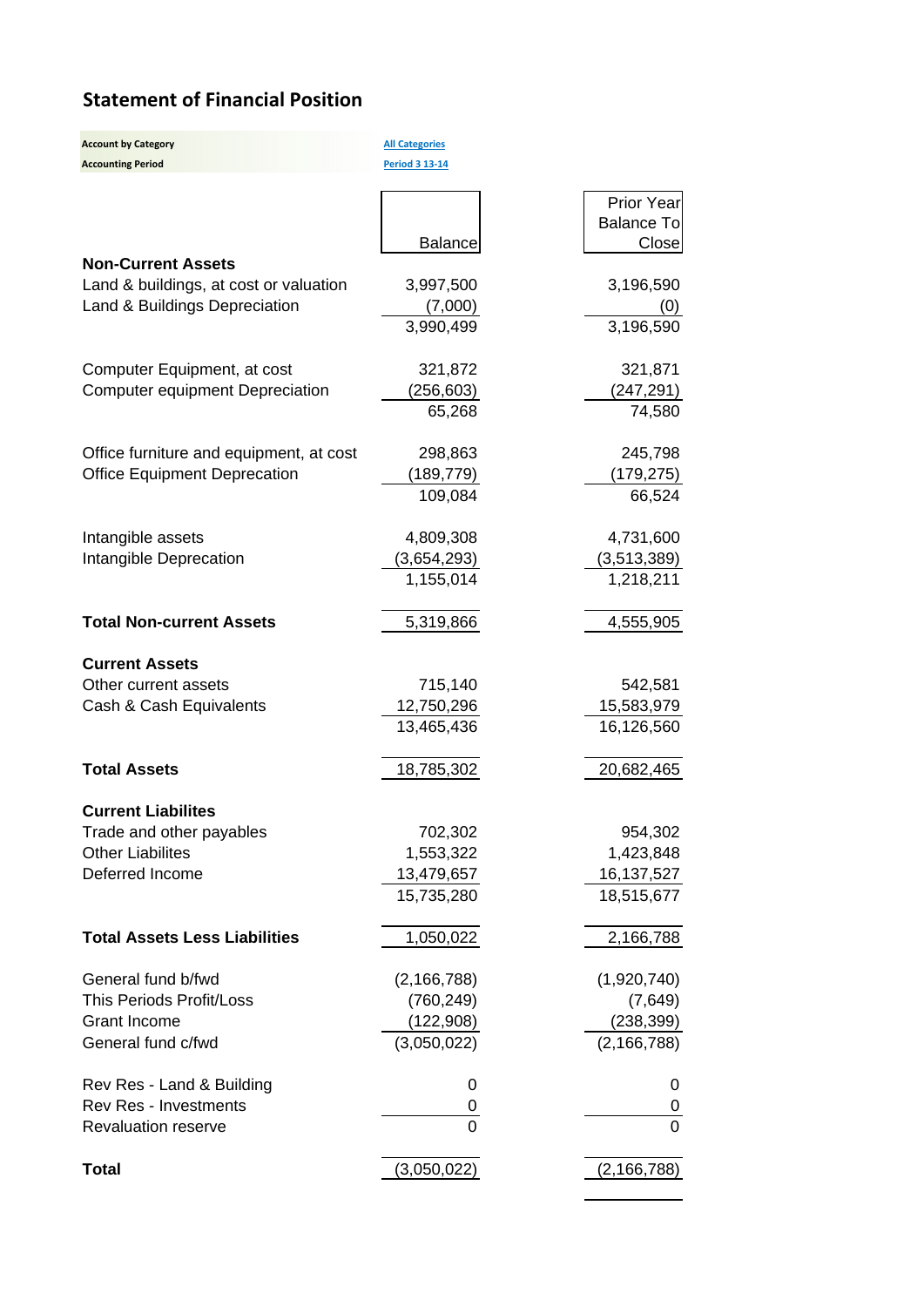# **Management Accounts to 30 June 2013 Summary of Capital Expenditure**

|                               |                                                   | <b>Actual</b> | <b>Budget</b><br>2013/14 | Variance  |
|-------------------------------|---------------------------------------------------|---------------|--------------------------|-----------|
|                               |                                                   | £             | £                        | £         |
| Property                      |                                                   |               |                          |           |
|                               | Purchase of Whitefield House- 186 Kennington      | 725,000       | 725,000                  |           |
|                               | Project 186 Kennington (consultancy & Design)     | 75,909        | 534,392                  | 458,482   |
|                               | Project 186 Kennington (not allocated)            |               | 345,608                  | 345,608   |
|                               |                                                   | 800,909       | 1,605,000                | 804,091   |
| <b>Office Equipment</b>       |                                                   |               |                          |           |
|                               | Coffee machines                                   | 9,840         | 14,000                   | 4,160     |
|                               | Installation Air Condition Stannary Street        | 43,224        | 100,000                  | 56,776    |
|                               | <b>CCTV</b>                                       |               | 10,000                   | 10,000    |
|                               | <b>Access Control Whitefield House</b>            |               | 10,000                   | 10,000    |
|                               | Cable                                             |               | 14,000                   | 14,000    |
|                               | <b>Switches</b>                                   |               |                          | 0<br>0    |
|                               |                                                   | 53,064        | 148,000                  | 94,936    |
| <b>Information Technology</b> |                                                   |               |                          |           |
|                               | Software Licences                                 | 17,718        | 97,099                   | 79,381    |
|                               | Hardware replacement (servers, switches & drives) |               | 92,000                   | 92,000    |
|                               | Hardware new services & starters                  |               | 103,510                  | 103,510   |
|                               |                                                   | 17,718        | 292,609                  | 274,891   |
| <b>Major Projects</b>         |                                                   | 59,990        | 1,152,129                | 1,092,139 |
|                               |                                                   |               |                          |           |
|                               | <b>Total Capital Expenditure</b>                  | 931,682       | 3,197,738                | 2,266,056 |
|                               |                                                   |               |                          |           |

| <b>Summary of Project Expenditure</b> |                                               | <b>Actual</b><br>£ YTD | <b>Budget</b><br>2013/14<br>£ YTD | <b>Variance</b> |
|---------------------------------------|-----------------------------------------------|------------------------|-----------------------------------|-----------------|
|                                       | <b>Capital expenditure</b>                    |                        |                                   |                 |
| MP63                                  | HR & Partners System & Process Review Phase 1 |                        | 36,888                            | 36,888          |
| MP64                                  | <b>Education System Build Project</b>         | 29,801                 | 101,115                           | 71,314          |
| MP67                                  | NetRegulate Changes 2013                      | 8,532                  |                                   | (8,532)         |
| MP68                                  | Annotation of the register                    | 21,658                 | 24,840                            |                 |
| MP70                                  | Project 186 Kennington                        |                        | 100,000                           |                 |
| MP71                                  | <b>Fees Review</b>                            |                        | 2,300                             |                 |
| Other                                 | <b>Project Expenditure</b>                    |                        | 886,986                           | 886,986         |
|                                       |                                               | 59,990                 | 1,152,129                         | 986,656         |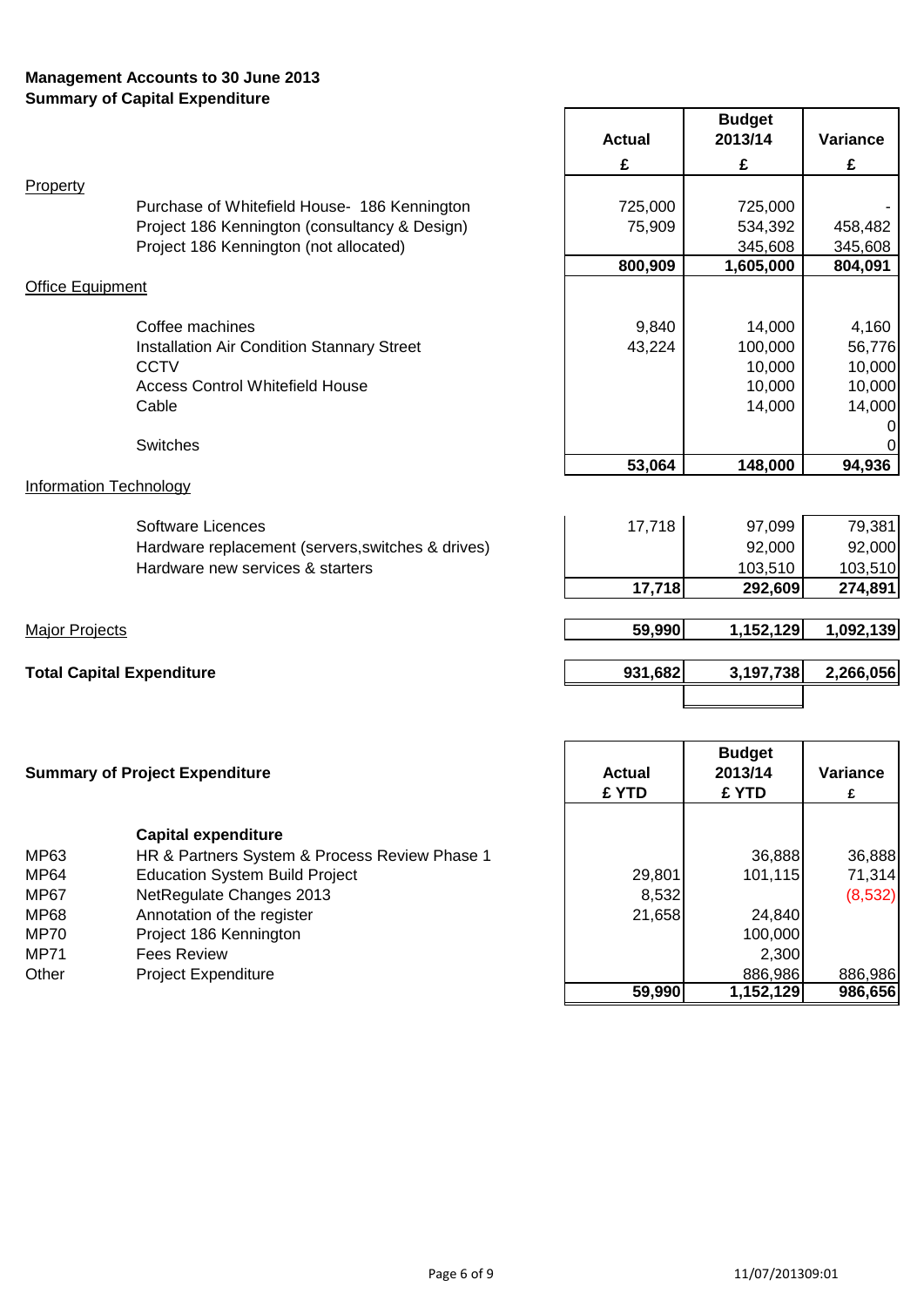**Management Accounts to 30th June 2013 Cash Flow Statement From 1st April 2013** Forecast Actual

| <b>Operating Surplus/(Deficit)</b>                     |               | 713,404     |
|--------------------------------------------------------|---------------|-------------|
| Payroll costs for secondment to DOH                    |               | (6,244)     |
| Depreciation charge for the year of non-current assets |               | 167,721     |
| Decrease/(Increase) in debtors & prepayments           |               | (172, 558)  |
| Increase/(Decrease) in creditors                       |               | (122, 526)  |
| (Decrease)/Increase in deferred income                 |               | (2,657,870) |
| Net cash In/(out)flow from operating activities        | (2, 429, 275) | (2,078,075) |
| Return on investments and servicing of finance         |               |             |

| <b>Cash Movement</b>                                 | (3,287,742  | (2,833,683) |
|------------------------------------------------------|-------------|-------------|
|                                                      |             |             |
| Cash at 31st May 2013                                | 12,296,237  | 12,750,296  |
| Cash at 31 March 2013                                | 15,583,979  | 15,583,979  |
|                                                      |             |             |
| <b>Increase in Cash</b>                              | (3,287,742) | (2,833,682) |
| <b>Financing</b><br>Income from DOH                  |             | 122,908     |
| Purchase of tangible assets                          | (858, 467)  | (931, 682)  |
| <b>Capital expenditure and financial investments</b> |             |             |
| <b>Taxation</b>                                      |             |             |
| Investment Income                                    |             | 53,165      |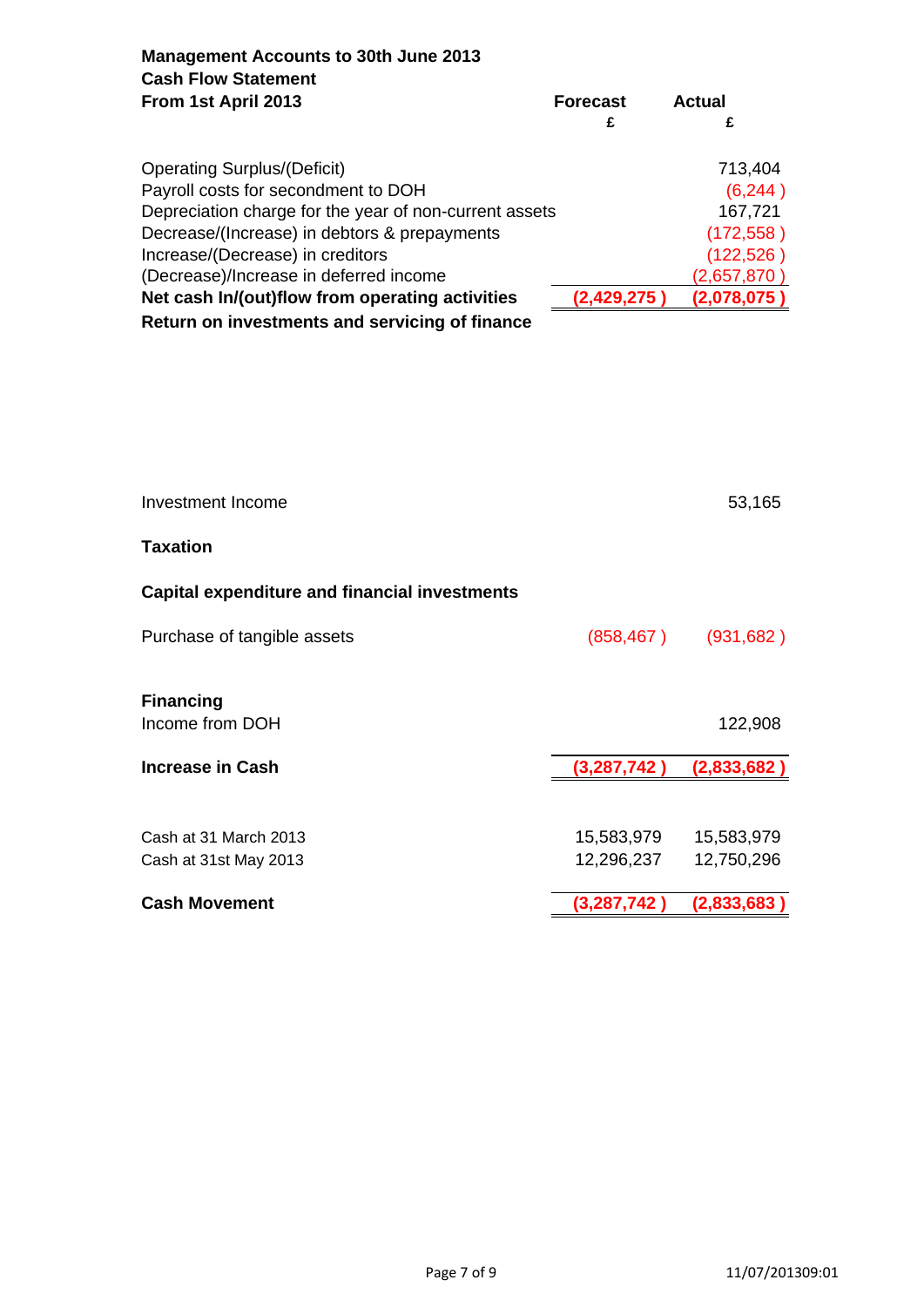

#### **Cashflow 2013/14, Actual April-May, Forecast Jun-Mar.**



#### **Actual Cashflow 2012/13.**